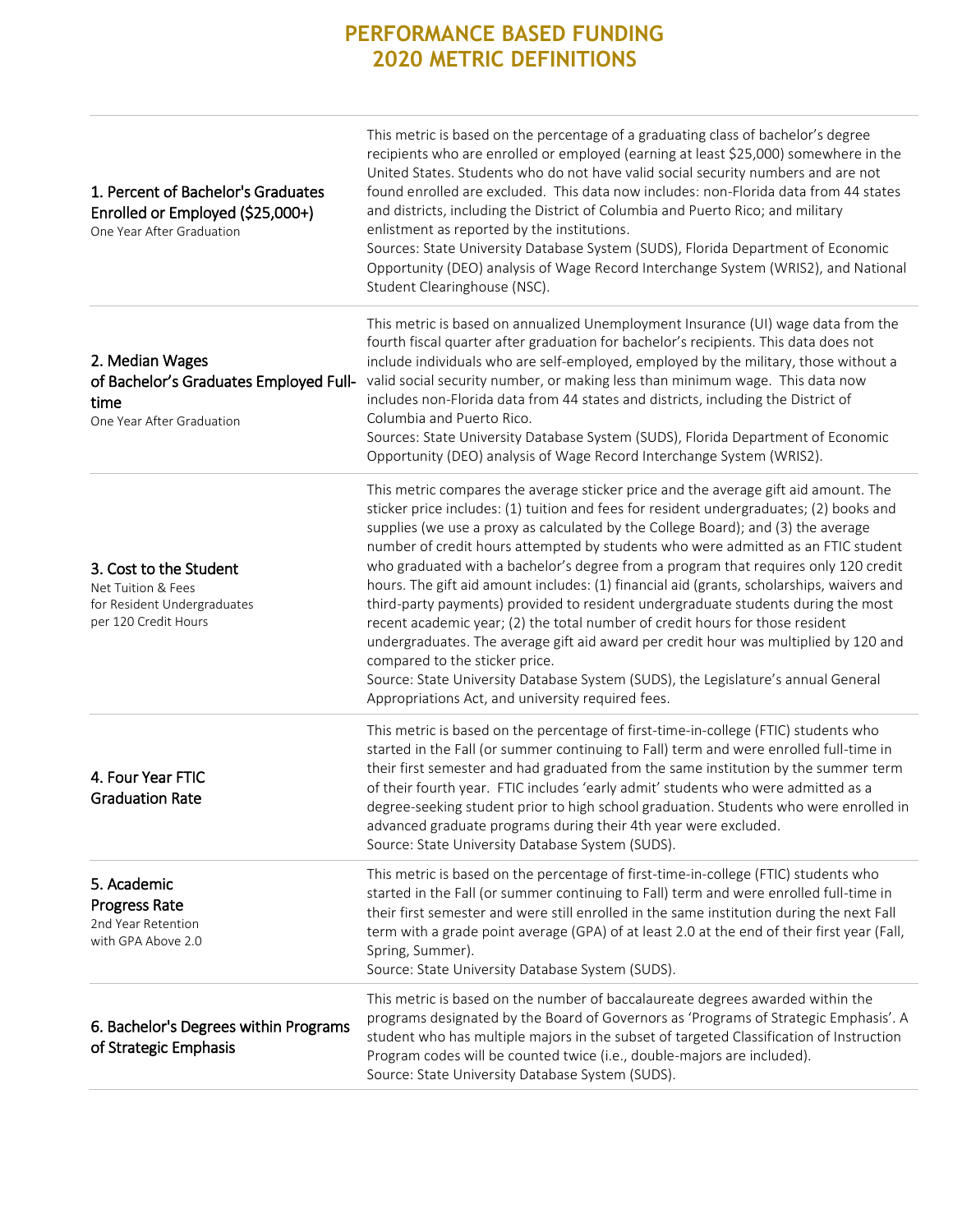| 7. University Access Rate<br>Percent of Undergraduates<br>with a Pell-grant | This metric is based the number of undergraduates, enrolled during the fall term, who<br>received a Pell-grant during the fall term. Students who were not eligible for Pell-<br>grants (e.g., Unclassified, non-resident aliens, post-baccs) were excluded from the<br>denominator for this metric.<br>Source: State University Database System (SUDS).                                                                                                                                                                                                                                                                                                                                                                                                                                                                                                                                                                                                                                                                                          |
|-----------------------------------------------------------------------------|---------------------------------------------------------------------------------------------------------------------------------------------------------------------------------------------------------------------------------------------------------------------------------------------------------------------------------------------------------------------------------------------------------------------------------------------------------------------------------------------------------------------------------------------------------------------------------------------------------------------------------------------------------------------------------------------------------------------------------------------------------------------------------------------------------------------------------------------------------------------------------------------------------------------------------------------------------------------------------------------------------------------------------------------------|
| 8a. Graduate Degrees<br>within Programs of<br><b>Strategic Emphasis</b>     | This metric is based on the number of graduate degrees awarded within the programs<br>designated by the Board of Governors as 'Programs of Strategic Emphasis'. A student<br>who has multiple majors in the subset of targeted Classification of Instruction Program<br>codes will be counted twice (i.e., double-majors are included).<br>Source: State University Database System (SUDS).                                                                                                                                                                                                                                                                                                                                                                                                                                                                                                                                                                                                                                                       |
| 8b. Freshmen in Top 10%<br>of High School Class<br>Applies only to: NCF     | Percent of all degree-seeking, first-time, first-year (freshman) students who had high<br>school class rank within the top 10% of their graduating high school class.<br>Source: New College of Florida as reported to the Common Data Set.                                                                                                                                                                                                                                                                                                                                                                                                                                                                                                                                                                                                                                                                                                                                                                                                       |
| <b>BOG Choice Metric</b>                                                    |                                                                                                                                                                                                                                                                                                                                                                                                                                                                                                                                                                                                                                                                                                                                                                                                                                                                                                                                                                                                                                                   |
| 9. Percent of Bachelor's Degrees<br><b>Without Excess Hours</b>             | This metric is based on the percentage of baccalaureate degrees awarded within 110%<br>of the credit hours required for a degree based on the Board of Governors Academic<br>Program Inventory. This metric excludes the following types of student credits (ie,<br>accelerated mechanisms, remedial coursework, non-native credit hours that are not<br>used toward the degree, non-native credit hours from failed, incomplete, withdrawn,<br>or repeated courses, credit hours from internship programs, credit hours up to 10<br>foreign language credit hours, and credit hours earned in military science courses that<br>are part of the Reserve Officers' Training Corps (ROTC) program). Starting in 2018-19,<br>the calculation for this metric included a new type of statutory exclusion of up to 12<br>credit hours for students who graduated in four years or less. This metric does not<br>report the number of students who paid the "Excess Hour Surcharge" (1009.286, FS).<br>Source: State University Database System (SUDS). |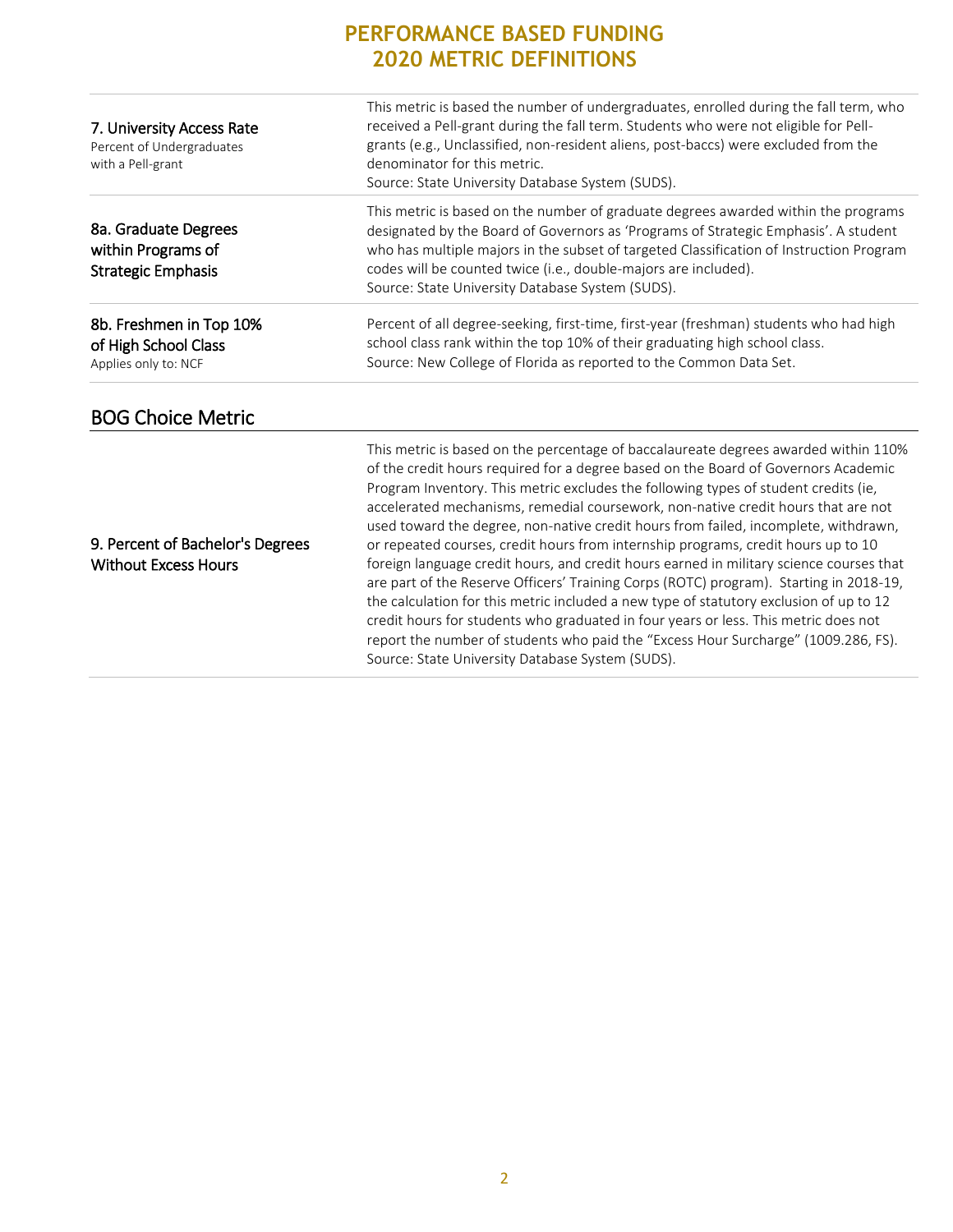#### BOT Choice Metrics

| 10a. Number of Bachelor's<br>Degrees Awarded to<br><b>Transfers with AA Degrees</b><br>from FCS<br>FAMU | This is a count of first-major baccalaureate degrees awarded to students who entered as<br>Florida College System (FCS) transfer students holding an Associate in Arts (AA) degree. First<br>Majors include the most common scenario of one student earning one degree in one<br>Classification of Instructional Programs (CIP) code. A student who earns two baccalaureate<br>degrees under two different degree CIPs is counted twice.<br>Source: State University Database System (SUDS).                                                                                                                                                                                                                                                                               |
|---------------------------------------------------------------------------------------------------------|----------------------------------------------------------------------------------------------------------------------------------------------------------------------------------------------------------------------------------------------------------------------------------------------------------------------------------------------------------------------------------------------------------------------------------------------------------------------------------------------------------------------------------------------------------------------------------------------------------------------------------------------------------------------------------------------------------------------------------------------------------------------------|
| 10b. Total Research<br><b>Expenditures</b><br>FAU                                                       | Total expenditures (in millions of dollars) for all research activities (including non-science<br>and engineering activities).<br>Source: As reported by each institution to the National Science Foundation annual survey of<br>Higher Education Research and Development (HERD) based on the NSF rules and definitions.                                                                                                                                                                                                                                                                                                                                                                                                                                                  |
| 10c. Bachelor's Degrees<br>Awarded to African-American<br>and Hispanic Students<br>FGCU, UCF            | This metric is the number, or percentage, of baccalaureate degrees granted in an academic<br>year to Non-Hispanic Black and Hispanic students. This metric does not include students<br>classified as Non-Resident Alien or students with a missing race code.<br>Source: Accountability Report (Table 4I), State University Database System (SUDS).                                                                                                                                                                                                                                                                                                                                                                                                                       |
| 10d. Number of Post-Doctoral<br>Appointees<br><b>FIU</b>                                                | The number of Postdoctoral Appointees awarded annually. This data is based on National<br>Science Foundation/National Institutes of Health Survey of Graduate Students and<br>Postdoctorates in Science and Engineering (GSS).                                                                                                                                                                                                                                                                                                                                                                                                                                                                                                                                             |
| 10e. Percent of Bachelor's<br>Graduates with 2+ Workforce<br>Experiences<br><b>FPOLY</b>                | The percentage of Bachelor's recipients who completed at least two workforce experiences.<br>Workforce experiences includes: External Internships, Industry-sponsored Capstone<br>Projects, and Undergraduate Research (students on a funded research grant), and<br>certifications. It is a requirement for all majors to conduct an external internship prior to<br>graduation.<br>Source: Florida Polytechnic University                                                                                                                                                                                                                                                                                                                                                |
| 10f. Percent of Bachelor's<br>Graduates who took an<br><b>Entrepreneurship Class</b><br><b>FSU</b>      | The percentage of Bachelor's recipients who enrolled in one or more graded<br>Entrepreneurship courses before graduating.<br>Source: Florida State University                                                                                                                                                                                                                                                                                                                                                                                                                                                                                                                                                                                                              |
| 10g. Percent of FTIC<br><b>Graduates Completing</b><br>3+ HIP's<br><b>NCF</b>                           | The percentage of graduating seniors who started as FTIC students and who completing<br>three or more high-impact practices (HIP's) as defined by the National Survey of Student<br>Engagement (NSSE) and the Association of American Colleges & Universities. High-impact<br>practices include: (1) capstone project or thesis, (2) internships, (3) study abroad, (4)<br>writing-intensive courses, (5) living-learning communities, (6) undergraduate research, (7)<br>first-year experience, (8) learning communities, (9) service learning, (10) collaborative<br>projects. Multiple activities within the same category only count once (e.g., a student<br>completing three internships has completed one high impact practice).<br>Source: New College of Florida. |
| 10h. 6-Year Graduation<br>Rates (Full-time only)<br>UF                                                  | The First-time-in-college (FTIC) cohort is defined as undergraduates entering in fall term (or<br>summer continuing to fall) with fewer than 12 hours earned since high school graduation.<br>The rate is the percentage of the initial cohort that has either graduated from the same<br>institution by the summer term of their sixth academic year. Only full-time students are<br>included in this calculation. FTIC includes 'early admits' students who were admitted as a<br>degree-seeking student prior to high school graduation.<br>Source: State University Database System (SUDS).                                                                                                                                                                            |